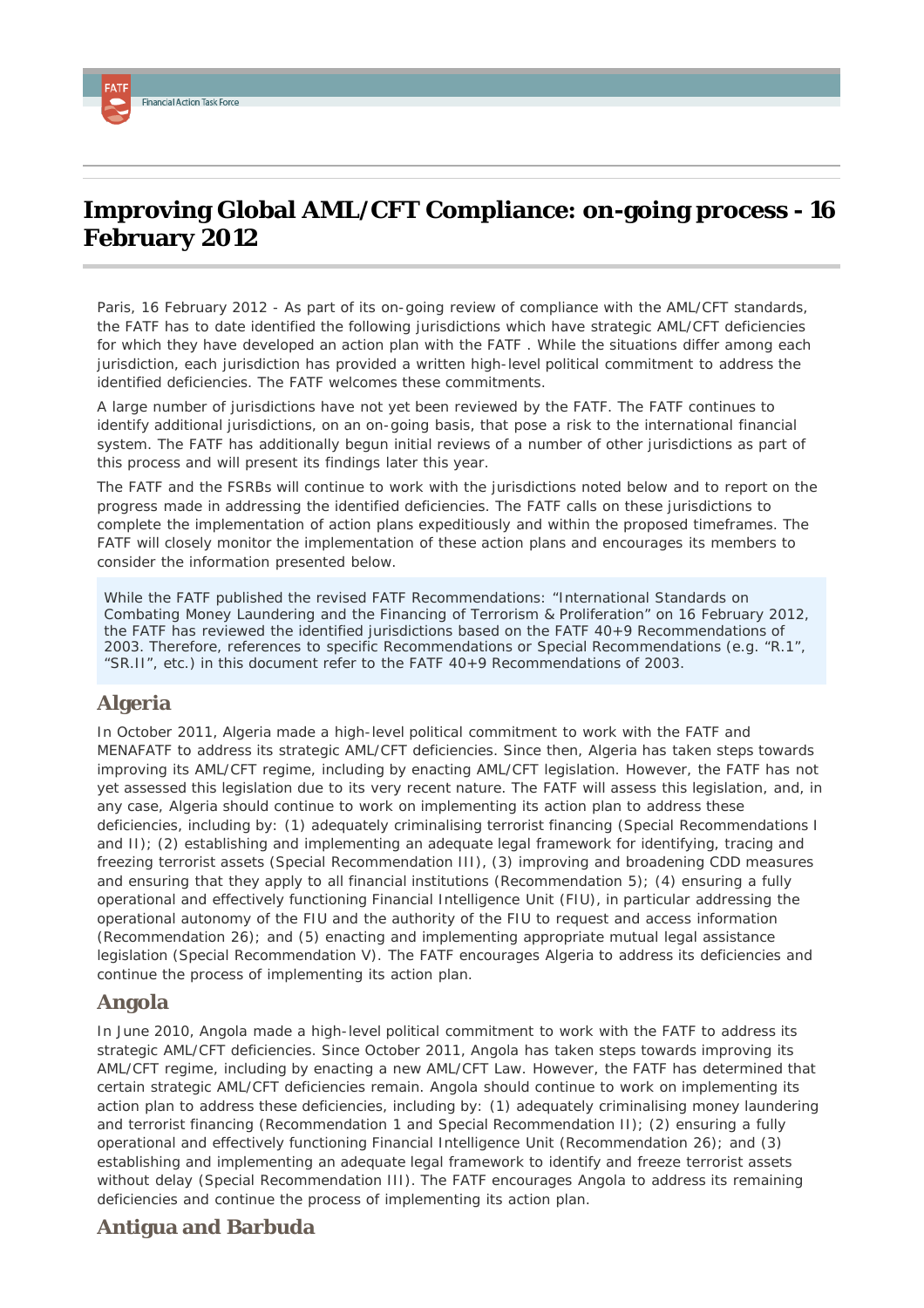In February 2010, Antigua and Barbuda made a high-level political commitment to work with the FATF and CFATF to address its strategic AML/CFT deficiencies. Since October 2011, Antigua and Barbuda has taken steps towards improving its AML/CFT regime, including by finalising the methodology for its supervisory programme and making progress in the registration and regulation of Co-operative Societies. However, the FATF has determined that certain strategic AML/CFT deficiencies remain. Antigua and Barbuda should continue to work on implementing its action plan to address these deficiencies, including by continuing to improve the overall supervisory framework (Recommendation 23). The FATF encourages Antigua and Barbuda to address its remaining deficiencies and continue the process of implementing its action plan.

## **Argentina**

In June 2011, Argentina made a high-level political commitment to work with the FATF to address its strategic AML/CFT deficiencies. Since then, Argentina has taken steps towards improving its AML/CFT regime, including by enacting legislation that significantly improves Argentina's criminalisation of terrorist financing; and issuing FIU Resolutions enhancing CDD measures for the insurance, securities, and real estate sectors, and cooperatives and mutual associations. However, the FATF has determined that certain strategic AML/CFT deficiencies remain. Argentina should continue to work on implementing its action plan to address these deficiencies, including by: (1) addressing the remaining deficiencies with regard to the criminalisation of money laundering (Recommendation 1); (2) establishing and implementing adequate procedures for the confiscation of funds related to money laundering and identifying and freezing terrorist assets (Recommendation 3 and Special Recommendation III); (3) enhancing financial transparency (Recommendation 4); (4) ensuring a fully operational and effectively functioning Financial Intelligence Unit and improving suspicious transaction reporting requirements (Recommendation 13, Special Recommendation IV and Recommendation 26); (5) further enhancing the AML/CFT supervisory programme for all financial sectors (Recommendations 17, 23 and 29); (6) further improving and broadening CDD measures (Recommendation 5); and (7) establishing appropriate channels for international co-operation and ensuring effective implementation (Recommendation 36, Recommendation 40 and Special Recommendation V). The FATF encourages Argentina to address its remaining deficiencies and continue the process of implementing its action plan.

## **Bangladesh**

In October 2010, Bangladesh made a high-level political commitment to work with the FATF and APG to address its strategic AML/CFT deficiencies. Since October 2011, Bangladesh has taken steps towards improving its AML/CFT regime, including by issuing the Money Laundering Prevention Ordinance, 2012; an Ordinance to amend the Anti Terrorism Act (ATA), 2009; and the Mutual Legal Assistance Ordinance Criminal Matters, 2012. In addition, Bangladesh has reframed its Voluntary Tax Compliance (VTC) Programme, by issuing a new Statutory Regulatory Order (SRO), which rescinded the previous VTC programme to address the FATF concerns expressed in the public statement in the Chairman's Summary following the October 2011 plenary meeting. However, the FATF has determined that certain strategic AML/CFT deficiencies remain. Bangladesh should continue to work on implementing its action plan to address these deficiencies, including by: (1) adequately criminalising money laundering and terrorist financing (Recommendation 1 and Special Recommendation II); (2) establishing and implementing adequate procedures to identify and freeze terrorist assets (Special Recommendation III); (3) implementing adequate procedures for the confiscation of funds related to money laundering (Recommendation 3); (4) ensuring a fully operational and effectively functioning Financial Intelligence Unit (Recommendation 26); (5) improving suspicious transaction reporting requirements (Recommendation 13 and Special Recommendation IV); (6) improving international cooperation (Recommendation 36, Recommendation 39 and Special Recommendation V); and (7) issuing guidance to capital markets intermediaries to effectively extend the AML/CFT obligations, including with regard to the VTC program (Recommendation 5). The FATF encourages Bangladesh to address its remaining deficiencies and continue the process of implementing its action plan.

#### **Brunei Darussalam**

In June 2011, Brunei Darussalam made a high-level political commitment to work with the FATF and APG to address its strategic AML/CFT deficiencies. The FATF has determined that certain strategic AML/CFT deficiencies remain. Brunei Darussalam should continue to work on implementing its action plan to address these deficiencies, including by: (1) adequately criminalising money laundering and terrorist financing (Recommendation 1 and Special Recommendation II); (2) establishing and implementing adequate procedures to identify and freeze terrorist assets (Special Recommendation III); (3) establishing and implementing adequate procedures for the confiscation of funds related to money laundering (Recommendation 3); (4) improving suspicious transaction reporting requirements (Recommendation 13 and Special Recommendation IV); (5) ensuring a fully operational and effectively functioning Financial Intelligence Unit (Recommendation 26); and (6) enacting and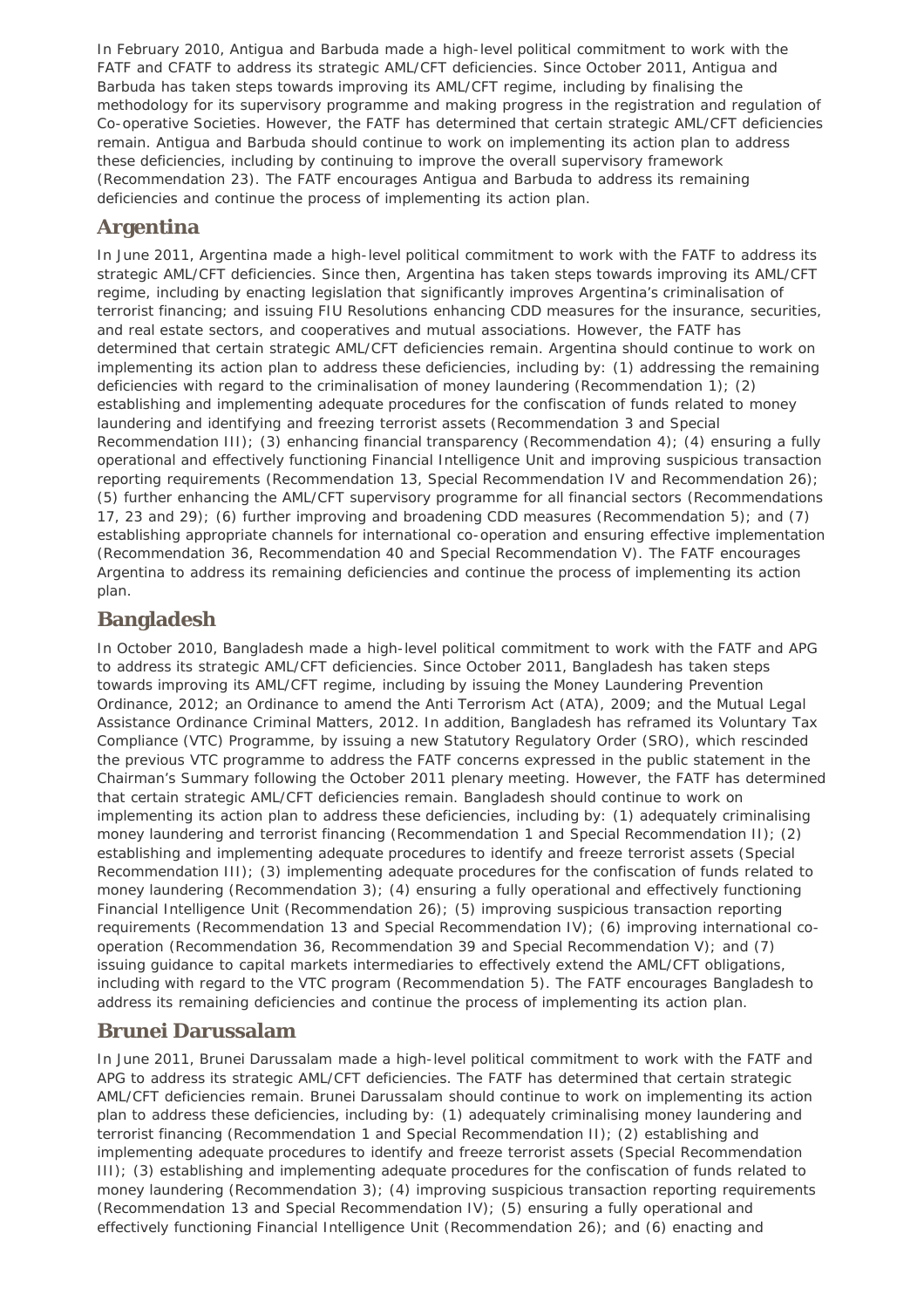implementing appropriate mutual legal assistance legislation (Recommendation 36 and Special Recommendation V). The FATF encourages Brunei Darussalam to address its remaining deficiencies and continue the process of implementing its action plan.

## **Cambodia**

In June 2011, Cambodia made a high-level political commitment to work with the FATF and APG to address its strategic AML/CFT deficiencies. The FATF has determined that certain strategic AML/CFT deficiencies remain. Cambodia should continue to work on implementing its action plan to address these deficiencies, including by: (1) adequately criminalising money laundering and terrorist financing (Recommendation 1 and Special Recommendation II); (2) establishing and implementing adequate procedures to identify and freeze terrorist assets (Special Recommendation III); (3) establishing and implementing adequate procedures for the confiscation of funds related to money laundering (Recommendation 3); (4) ensuring a fully operational and effectively functioning Financial Intelligence Unit (Recommendation 26); and (5) establishing and implementing effective controls for cross-border cash transactions (Special Recommendation IX). The FATF encourages Cambodia to address its remaining deficiencies and continue the process of implementing its action plan.

## **Kyrgyzstan**

In October 2011, Kyrgyzstan made a high-level political commitment to work with the FATF and EAG to address its strategic AML/CFT deficiencies. The FATF has determined that certain strategic AML/CFT deficiencies remain. Kyrgyzstan should continue to work on implementing its action plan to address these deficiencies, including by: (1) adequately criminalising money laundering and terrorist financing (Recommendation 1 and Special Recommendation II); (2) establishing and implementing an adequate legal framework for identifying, tracing and freezing terrorist assets (Special Recommendation III); (3) establishing and implementing adequate measures for the confiscation of funds related to money laundering (Recommendation 3); (4) establishing effective CDD measures for all financial institutions (Recommendation 5); and (5) implementing an adequate and effective AML/CFT supervisory programme for all financial sectors (Recommendation 23). The FATF encourages Kyrgyzstan to address its deficiencies and continue the process of implementing its action plan.

## **Mongolia**

In June 2011, Mongolia made a high-level political commitment to work with the FATF and APG to address its strategic AML/CFT deficiencies. Since October 2011, Mongolia has taken steps towards improving its AML/CFT regime, including by enhancing capacity building of the FIU and the supervisory authorities. However, the FATF has determined that strategic AML/CFT deficiencies remain. Mongolia should continue to work on implementing its action plan to address these deficiencies, including by: (1) adequately criminalising money laundering and terrorist financing (Recommendation 1 and Special Recommendation II); (2) establishing and implementing adequate procedures to identify and freeze terrorist assets (Special Recommendation III); (3) establishing adequate procedures for the confiscation of funds related to money laundering (Recommendation 3); (4) establishing suspicious transaction reporting requirements (Recommendation 13 and Special Recommendation IV); and (5) demonstrating effective regulation of money service providers. The FATF encourages Mongolia to address its remaining deficiencies and continue the process of implementing its action plan.

## **Morocco**

In February 2010, Morocco made a high-level political commitment to work with the FATF and MENAFATF to address its strategic AML/CFT deficiencies. Since then, Morocco has demonstrated progress in improving its AML/CFT regime, including by adopting amendments to extend the scope of the money laundering and terrorist financing offences; to broaden customer due diligence requirements and taking steps to operationalise the Financial Intelligence Unit. However, the FATF has determined that certain strategic AML/CFT deficiencies remain. Morocco should continue to work on implementing its action plan to address these deficiencies, including by adequately criminalising terrorist financing (Special Recommendation II).

## **Namibia**

In June 2011, Namibia made a high-level political commitment to work with the FATF and ESAAMLG to address its strategic AML/CFT deficiencies. Namibia has taken steps towards improving its AML/CFT regime, including by improving supervision of financial institutions for AML/CFT compliance and issuing a Central Bank Determination which allows for penalties. However, the FATF has determined that certain strategic AML/CFT deficiencies remain. Namibia should continue to work on implementing its action plan to address these deficiencies, including by: (1) adequately criminalising terrorist financing (Special Recommendation II); (2) establishing and implementing adequate procedures to identify and freeze terrorist assets (Special Recommendation III); (3) implementing an adequate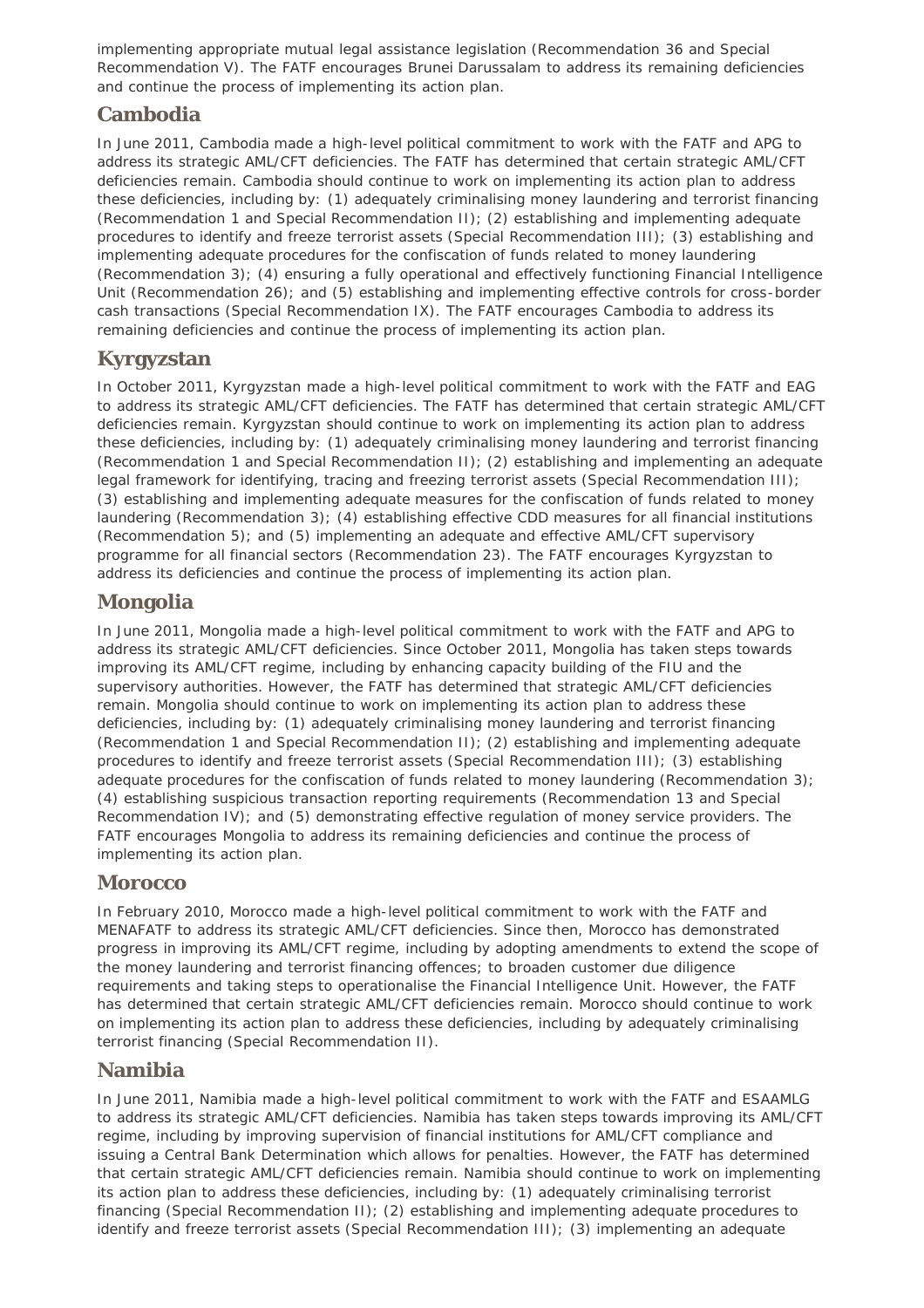AML/CFT supervisory programme with sufficient powers (Recommendation 23 and 29); (4) ensuring a fully operational and effectively functioning Financial Intelligence Unit (FIU), in particular addressing the operational autonomy of the FIU (Recommendation 26); (5) implementing effective, proportionate and dissuasive sanctions in order to deal with non-compliance with the national AML/CFT requirements (Recommendation 17); and (6) implementing the 1999 International Convention for the Suppression of Financing of Terrorism (Special Recommendation I). The FATF encourages Namibia to address its remaining deficiencies and continue the process of implementing its action plan.

#### **Nepal**

In February 2010, Nepal made a high-level political commitment to work with the FATF and APG to address its strategic AML/CFT deficiencies. The FATF has determined that certain strategic AML/CFT deficiencies remain. Nepal should continue to work on implementing its action plan to address these deficiencies, including by: (1) adequately criminalising money laundering and terrorist financing (Recommendation 1 and Special Recommendation II); (2) establishing and implementing adequate procedures to identify and freeze terrorist assets (Special Recommendation III); (3) implementing adequate procedures for the confiscation of funds related to money laundering (Recommendation 3); (4) enacting and implementing appropriate mutual legal assistance legislation (Recommendation 36); (5) ensuring a fully operational and effectively functioning Financial Intelligence Unit (Recommendation 26) and (6) establishing adequate STR reporting obligations for ML and FT (Recommendation 13 and Special Recommendation IV). The FATF encourages Nepal to address its remaining deficiencies and continue the process of implementing its action plan.

### **Nicaragua**

In June 2011, Nicaragua made a high-level political commitment to work with the FATF and CFATF to address its strategic AML/CFT deficiencies. Since then, Nicaragua has taken steps towards improving its AML/CFT regime, including by entering into force legislation to regulate the microfinance industry. However, the FATF has determined that certain strategic AML/CFT deficiencies remain. Nicaragua should continue to work on implementing its action plan to address these deficiencies, including by: (1) establishing effective CDD measures and record-keeping requirements, in particular entities not currently regulated by the supervisory authority (Recommendation 5 and Recommendation 10); (2) establishing adequate STR reporting obligations for ML and FT (Recommendation 13 and Special Recommendation IV); (3) implementing an adequate AML/CFT supervisory programme for all financial sectors (Recommendation 23); (4) ensuring a fully operational and effectively functioning Financial Intelligence Unit (Recommendation 26); and (5) establishing adequate procedures for identifying and freezing terrorist assets (Special Recommendation III). The FATF encourages Nicaragua to address its remaining deficiencies and continue the process of implementing its action plan.

#### **Sudan**

In February 2010, Sudan made a high-level political commitment to work with the FATF and MENAFATF to address its strategic AML/CFT deficiencies. Since October 2011, Sudan has taken steps towards improving its AML/CFT regime, including by introducing an inspection programme for banks. However, the FATF has determined that certain strategic AML/CFT deficiencies remain. Sudan should continue to work on implementing its action plan to address these deficiencies, including by: (1) implementing adequate procedures for identifying and freezing terrorist assets (Special Recommendation III); (2) ensuring a fully operational and effectively functioning Financial Intelligence Unit (Recommendation 26); and (3) ensuring an effective supervisory programme for AML/CFT compliance (Recommendation 23). The FATF encourages Sudan to address its remaining deficiencies and continue the process of implementing its action plan.

## **Tajikistan**

In June 2011, Tajikistan made a high-level political commitment to work with the FATF and EAG to address its strategic AML/CFT deficiencies. Since October 2011, Tajikistan has taken steps towards improving its AML/CFT regime, including by addressing the concerns regarding its Voluntary Tax Compliance programme expressed by the FATF in February 2011 and by improving the functionality and operational independence of the FIU. However, the FATF has determined that certain strategic AML/CFT deficiencies remain. Tajikistan should continue to work on implementing its action plan to address these deficiencies, including by: (1) adequately criminalising money laundering and terrorist financing (Recommendation 1 and Special Recommendation II); (2) establishing and implementing adequate procedures for the confiscation of funds related to money laundering and identifying and freezing terrorist assets (Recommendation 3 and Special Recommendation III); (3) enhancing financial transparency (Recommendation 4); (4) ensuring a fully operational, and effectively functioning Financial Intelligence Unit and improving suspicious transaction reporting requirements (Recommendation 13, Special Recommendation IV, and Recommendation 26); and (5) improving and broadening CDD measures (Recommendation 5). The FATF encourages Tajikistan to address its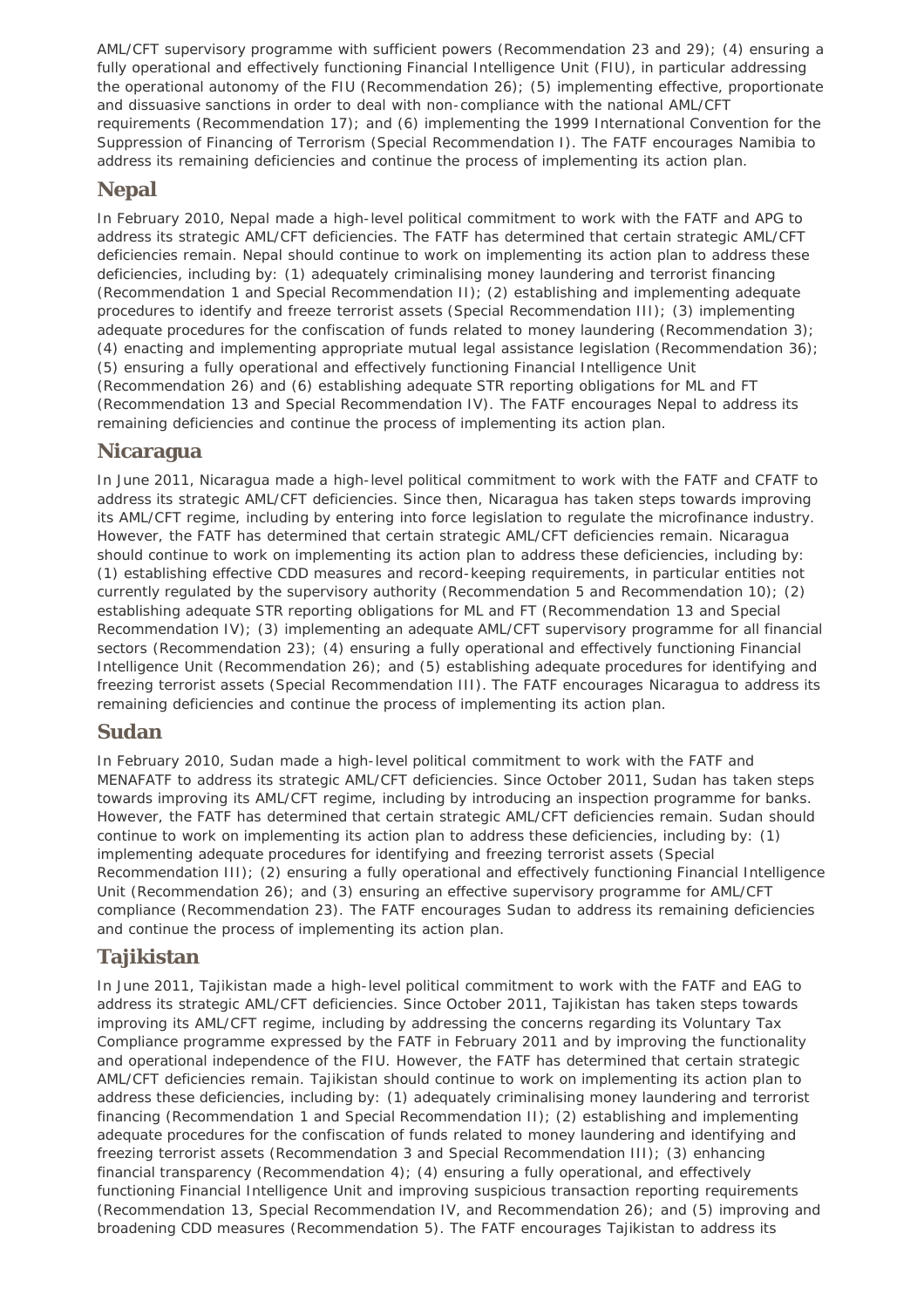remaining deficiencies and continue the process of implementing its action plan.

#### **Turkmenistan**

In June 2010, Turkmenistan made a high-level political commitment to work with the FATF and EAG to address its strategic AML/CFT deficiencies. Since that time, Turkmenistan has demonstrated progress in improving its AML/CFT regime, including by adopting legislation to criminalising terrorist financing and money laundering, passing legislation to improve CDD measures, establishing a legal framework to freeze terrorist assets, and working to build up its Financial Intelligence Unit. The FATF will conduct an on-site visit to confirm that the process of implementing the required reforms and actions is underway to address deficiencies previously identified by the FATF.

## **Trinidad and Tobago**

In February 2010, Trinidad and Tobago made a high-level political commitment to work with the FATF and CFATF to address its strategic AML/CFT deficiencies. The FATF has determined that certain strategic AML/CFT deficiencies remain. Trinidad and Tobago should continue to work on implementing its action plan to address these deficiencies, including by: (1) implementing adequate procedures to identify and freeze terrorist assets without delay (Special Recommendation III); and (2) ensuring a fully operational and effectively functioning Financial Intelligence Unit, including supervisory powers (Recommendation 26). The FATF encourages Trinidad and Tobago to address its remaining deficiencies and continue the process of implementing its action plan.

#### **Venezuela**

In October 2010, Venezuela made a high-level political commitment to work with the FATF and CFATF to address its strategic AML/CFT deficiencies. Since then, Venezuela has taken steps towards improving its AML/CFT regime, including by approving AML/CFT amendments. However, the FATF has determined that certain strategic deficiencies remain. Venezuela should continue to work on implementing its action plan to address the remaining strategic deficiencies, including by: (1) adequately criminalising terrorist financing (Special Recommendation II); (2) establishing and implementing adequate procedures to identify and freeze terrorist assets (Special Recommendations I and III); (3) ensuring a fully operational and effectively functioning Financial Intelligence Unit (Recommendation 26); (4) implementing adequate CDD guidelines for all sectors (Recommendation 5); and (5) establishing adequate suspicious transaction reporting (STR) obligations for money laundering and financing of terrorism (Recommendation 13 and Special Recommendation IV). The FATF encourages Venezuela to address its remaining deficiencies and continue the process of implementing its action plan.

#### **Zimbabwe**

In June 2011, Zimbabwe made a high-level political commitment to work with the FATF and ESAAMLG to address its strategic AML/CFT deficiencies. The FATF has determined that strategic AML/CFT deficiencies remain. Zimbabwe should continue to work on implementing its action plan to address these deficiencies, including by: (1) adequately criminalising money laundering and terrorist financing (Recommendation I and Special Recommendation II); (2) establishing and implementing adequate procedures to identify and freeze terrorist assets (Special Recommendation III); (3) ensuring a fully operational and effectively functioning Financial Intelligence Unit (Recommendation 26); (4) ensuring that financial institutions are aware of and comply with their obligations to file suspicious transaction reports in relation to money laundering and the financing of terrorism (Recommendation 13 and Special Recommendation IV); (5) enacting and implementing appropriate mutual legal assistance legislation (Special Recommendation V); and (6) implementing the 1999 International Convention for the Suppression of Financing of Terrorism (Special Recommendation I). The FATF encourages Zimbabwe to address its remaining deficiencies and continue the process of implementing its action plan.

#### **Honduras**

The FATF welcomes Honduras' significant progress in improving its AML/CFT regime and notes that Honduras has largely met its commitments in its Action Plan regarding the strategic deficiencies that the FATF had identified in February 2010. Honduras is therefore no longer subject to FATF's monitoring process under its on-going global AML/CFT compliance process. Honduras will work with CFATF as it continues to address the full range of AML/CFT issues identified in its Mutual Evaluation Report, and further strengthen its AML/CFT regime.

#### **Paraguay**

The FATF welcomes Paraguay's significant progress in improving its AML/CFT regime and notes that Paraguay has largely met its commitments in its Action Plan regarding the strategic deficiencies that the FATF had identified in February 2010. Paraguay is therefore no longer subject to FATF's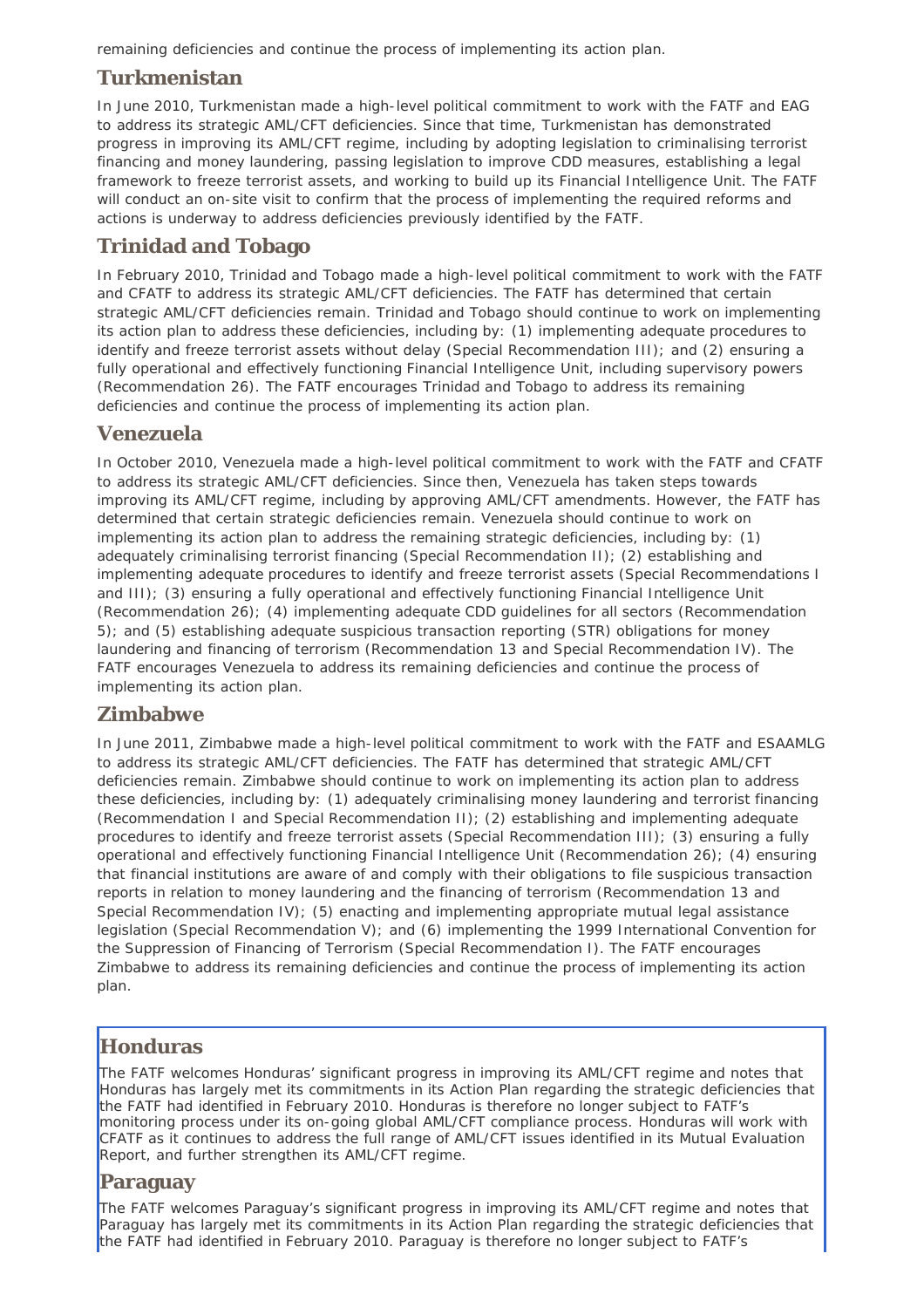monitoring process under its on-going global AML/CFT compliance process. Paraguay will work with GAFISUD as it continues to address the full range of AML/CFT issues identified in its Mutual Evaluation Report, particularly regarding further implementation of Special Recommendation VI and Special Recommendation IX.

### **Jurisdiction not making sufficient progress**

The FATF is not yet satisfied that the following jurisdictions have made sufficient progress on their action plan agreed upon with the FATF. The most significant action plan items and/or the majority of the action plan items have not been addressed. If these jurisdictions do not take sufficient action to implement significant components of their action plan by June 2012, then the FATF will identify these jurisdictions as being out of compliance with their agreed action plans and will take the additional step of calling upon its members to consider the risks arising from the deficiencies associated with the jurisdiction.

#### **Ecuador**

Ecuador has taken steps to improve its AML/CFT regime, including by tabling draft amendments to its CFT legislation. Despite Ecuador's high-level political commitment to work with the FATF and GAFISUD to address its strategic AML/CFT deficiencies, the FATF is not yet satisfied that Ecuador has made sufficient progress in implementing its action plan, and certain strategic AML/CFT deficiencies remain. Ecuador should work with the FATF and GAFISUD on implementing its action plan to address these deficiencies, including by: (1) ensuring adequate criminalisation of terrorist financing (Special Recommendation II); (2) establishing and implementing adequate procedures to identify and freeze terrorist assets (Special Recommendation III); (3) implementing adequate procedures for the confiscation of funds related to money laundering (Recommendation 3); and (4) reinforcing and improving co-ordination of financial sector supervision (Recommendation 23). The FATF encourages Ecuador to address its remaining deficiencies and continue the process of implementing its action plan and encourages Ecuador to pass its recently tabled CFT legislation.

## **Philippines**

The Philippines has made efforts to improve its AML/CFT system with two bills in the Senate on money laundering and terrorist financing certified urgent by the President which are awaiting passage. Despite the Philippines' high-level political commitment to work with the FATF and APG to address its strategic AML/CFT deficiencies, the FATF is not yet satisfied that the Philippines has made sufficient progress in implementing its action plan, and certain strategic AML/CFT deficiencies remain. The Philippines should work on implementing its action plan to address these deficiencies, including by: (1) adequately criminalising money laundering and terrorist financing (Recommendation 1 and Special Recommendation II); (2) implementing adequate procedures to identify and freeze terrorist assets and confiscate funds related to money laundering (Special Recommendation III and Recommendation 3); (3) enhancing financial transparency (Recommendation 4); and (4) extending coverage of reporting entities (Recommendation 12 and Recommendation 16). The FATF encourages the Philippines to address its remaining deficiencies and continue the process of implementing its action plan. In particular, the FATF strongly encourages the Philippines to enact the pending legislative amendments to its AML/CFT regime.

#### **Vietnam**

Vietnam has issued an enforceable Inter-Ministerial Circular in relation to money laundering. Despite Vietnam's high-level political commitment to work with the FATF and APG to address its strategic AML/CFT deficiencies, the FATF is not yet satisfied that Vietnam has made sufficient progress in implementing its action plan, and certain strategic AML/CFT deficiencies remain. Vietnam should continue to work with the FATF and APG on implementing its action plan to address these deficiencies, including by: (1) adequately criminalising money laundering and terrorist financing (Recommendation 1 and Special Recommendation II); (2) establishing and implementing adequate procedures to identify and freeze terrorist assets (Special Recommendation III); (3) making legal persons subject to criminal liability in line with FATF Recommendation 2 or demonstrating that there .<br>is a constitutional prohibition to prevent this; (4) improving the overall supervisory framework (Recommendation 23); (5) improving and broadening customer due diligence measures and reporting requirements (Recommendation 5, Recommendation 13, and Special Recommendation IV); and (6) strengthening international co-operation (Recommendations 36, 40). The FATF encourages Vietnam to address its remaining deficiencies and continue the process of implementing its action plan.

#### **Yemen**

Despite Yemen's high-level political commitment to work with the FATF and MENAFATF to address its strategic AML/CFT deficiencies, the FATF is not yet satisfied that Yemen has made sufficient progress in implementing its action plan and certain strategic AML/CFT deficiencies remain. Yemen should work on implementing its action plan to address these deficiencies, including by: (1) adequately criminalizing money laundering and terrorist financing (Recommendation 1 and Special Recommendation II); (2) establishing and implementing adequate procedures to identify and freeze terrorist assets (Special Recommendation III); (3) developing the monitoring and supervisory capacity of the financial sector supervisory authorities and the Financial Intelligence Unit (FIU), to